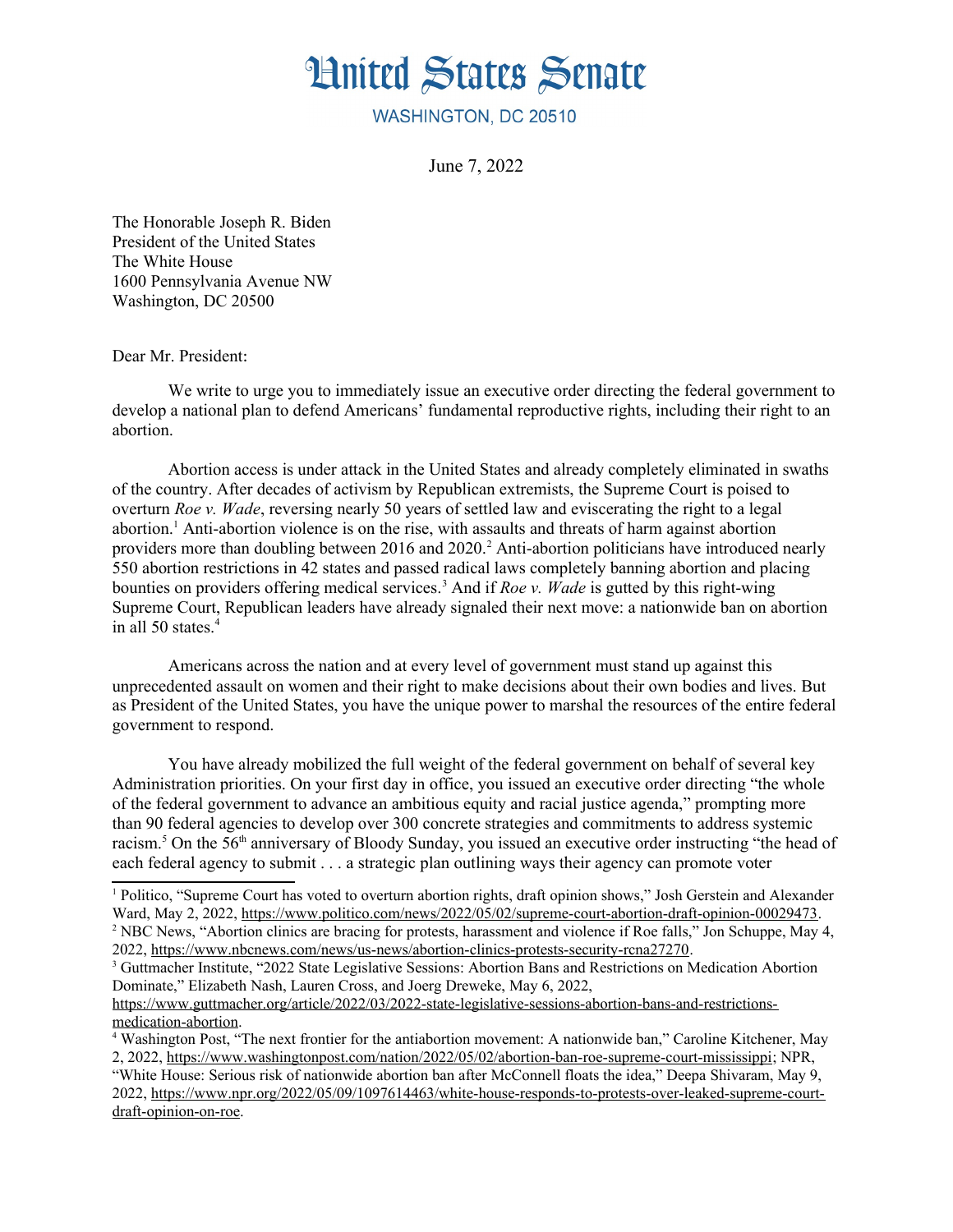<span id="page-1-1"></span>registration and participation within 200 days."<sup>[6](#page-1-2)</sup> And on July 9, 2021, you issued an executive order establishing "a whole-of-government effort to promote competition in the American economy," ordering more than a dozen federal agencies to implement 72 initiatives to tackle our nation's most urgent competition problems.[7](#page-1-4)

<span id="page-1-3"></span>Now is the time for equally bold action to protect the right to an abortion. The Biden-Harris Administration has led on issues of reproductive rights with the establishment of the White House Gender Policy Council, the release of the first-ever National Strategy on Gender Equity and Equality, and the launch of a whole-of-government response to Texas's draconian law depriving residents of their constitutional right to an abortion.<sup>[8](#page-1-6)</sup> Nevertheless, the dramatic escalation of attacks on abortion access spearheaded by right-wing justices, lawmakers, and activists—demands comprehensive and creative strategies from every corner of the federal government. We encourage you to consider the following ideas:

- <span id="page-1-5"></span>1. **Increasing access to medication abortion.** Federal agencies could take steps to increase the accessibility of medication abortion and ensure the wide availability of accurate information about medication abortion.
- 2. **Providing resources for individuals seeking abortion care in other states.** Federal agencies could explore opportunities to provide vouchers for travel, child care services, and other forms of support for individuals seeking to access abortion care that is unavailable in their home state.
- 3. **Establishing a reproductive health ombudsman at the Department of Health and Humans Services (HHS).** A new ombudsman could educate the public and analyze data collected by HHS about access to reproductive services. For example, this office could gather information about insurers' coverage of reproductive health services (such as contraception); disseminate information about how individuals could connect with Title X clinics, reproductive health clinics, and abortion funds; and provide the public with safety information related to self-managed abortions outside formal medical settings.
- <span id="page-1-7"></span>4. **Enforcing "Free Choice of Provider" requirements.** HHS could explore more aggressively enforcing federal requirements that guarantee Medicaid beneficiaries have the ability to seek family planning services from their provider of choice.<sup>[9](#page-1-8)</sup>
- 5. **Clarifying protections for sensitive health and location data.** HHS's Office for Civil Rights could clarify how websites or mobile applications that collect information related to reproductive health (such as period trackers) should protect personally identifiable information and other

<span id="page-1-0"></span><sup>&</sup>lt;sup>[5](#page-0-8)</sup> White House, "FACT SHEET: Biden-Harris Administration Releases Agency Equity Action Plans to Advance Equity and Racial Justice Across the Federal Government," April 14, 2022, [https://www.whitehouse.gov/briefing](https://www.whitehouse.gov/briefing-room/statements-releases/2022/04/14/fact-sheet-biden-harris-administration-releases-agency-equity-action-plans-to-advance-equity-and-racial-justice-across-the-federal-government)[room/statements-releases/2022/04/14/fact-sheet-biden-harris-administration-releases-agency-equity-action-plans-to](https://www.whitehouse.gov/briefing-room/statements-releases/2022/04/14/fact-sheet-biden-harris-administration-releases-agency-equity-action-plans-to-advance-equity-and-racial-justice-across-the-federal-government)[advance-equity-and-racial-justice-across-the-federal-government](https://www.whitehouse.gov/briefing-room/statements-releases/2022/04/14/fact-sheet-biden-harris-administration-releases-agency-equity-action-plans-to-advance-equity-and-racial-justice-across-the-federal-government).

<span id="page-1-2"></span>[<sup>6</sup>](#page-1-1) White House, "Fact Sheet: President Biden to Sign Executive Order to Promote Voting Access," March 7, 2021, [https://www.whitehouse.gov/briefing-room/statements-releases/2021/03/07/fact-sheet-president-biden-to-sign](https://www.whitehouse.gov/briefing-room/statements-releases/2021/03/07/fact-sheet-president-biden-to-sign-executive-order-to-promote-voting-access)[executive-order-to-promote-voting-access](https://www.whitehouse.gov/briefing-room/statements-releases/2021/03/07/fact-sheet-president-biden-to-sign-executive-order-to-promote-voting-access).

<span id="page-1-4"></span>[<sup>7</sup>](#page-1-3) White House, "FACT SHEET: Executive Order on Promoting Competition in the American Economy," July 9, 2021, [https://www.whitehouse.gov/briefing-room/statements-releases/2021/07/09/fact-sheet-executive-order-on](https://www.whitehouse.gov/briefing-room/statements-releases/2021/07/09/fact-sheet-executive-order-on-promoting-competition-in-the-american-economy)[promoting-competition-in-the-american-economy](https://www.whitehouse.gov/briefing-room/statements-releases/2021/07/09/fact-sheet-executive-order-on-promoting-competition-in-the-american-economy).

<span id="page-1-6"></span><sup>&</sup>lt;sup>[8](#page-1-5)</sup> White House. "FACT SHEET: Biden-Harris Administration Celebrates First Anniversary of the Establishment of the White House Gender Policy Council," March 8, 2022, [https://www.whitehouse.gov/briefing-room/statements](https://www.whitehouse.gov/briefing-room/statements-releases/2022/03/08/fact-sheet-biden-harris-administration-celebrates-first-anniversary-of-the-establishment-of-the-white-house-gender-policy-council)[releases/2022/03/08/fact-sheet-biden-harris-administration-celebrates-first-anniversary-of-the-establishment-of-the](https://www.whitehouse.gov/briefing-room/statements-releases/2022/03/08/fact-sheet-biden-harris-administration-celebrates-first-anniversary-of-the-establishment-of-the-white-house-gender-policy-council)[white-house-gender-policy-council.](https://www.whitehouse.gov/briefing-room/statements-releases/2022/03/08/fact-sheet-biden-harris-administration-celebrates-first-anniversary-of-the-establishment-of-the-white-house-gender-policy-council)

<span id="page-1-8"></span>[<sup>9</sup>](#page-1-7) *See* 42 U.S.C. § 1396a; 42 C.F.R. § 431.51.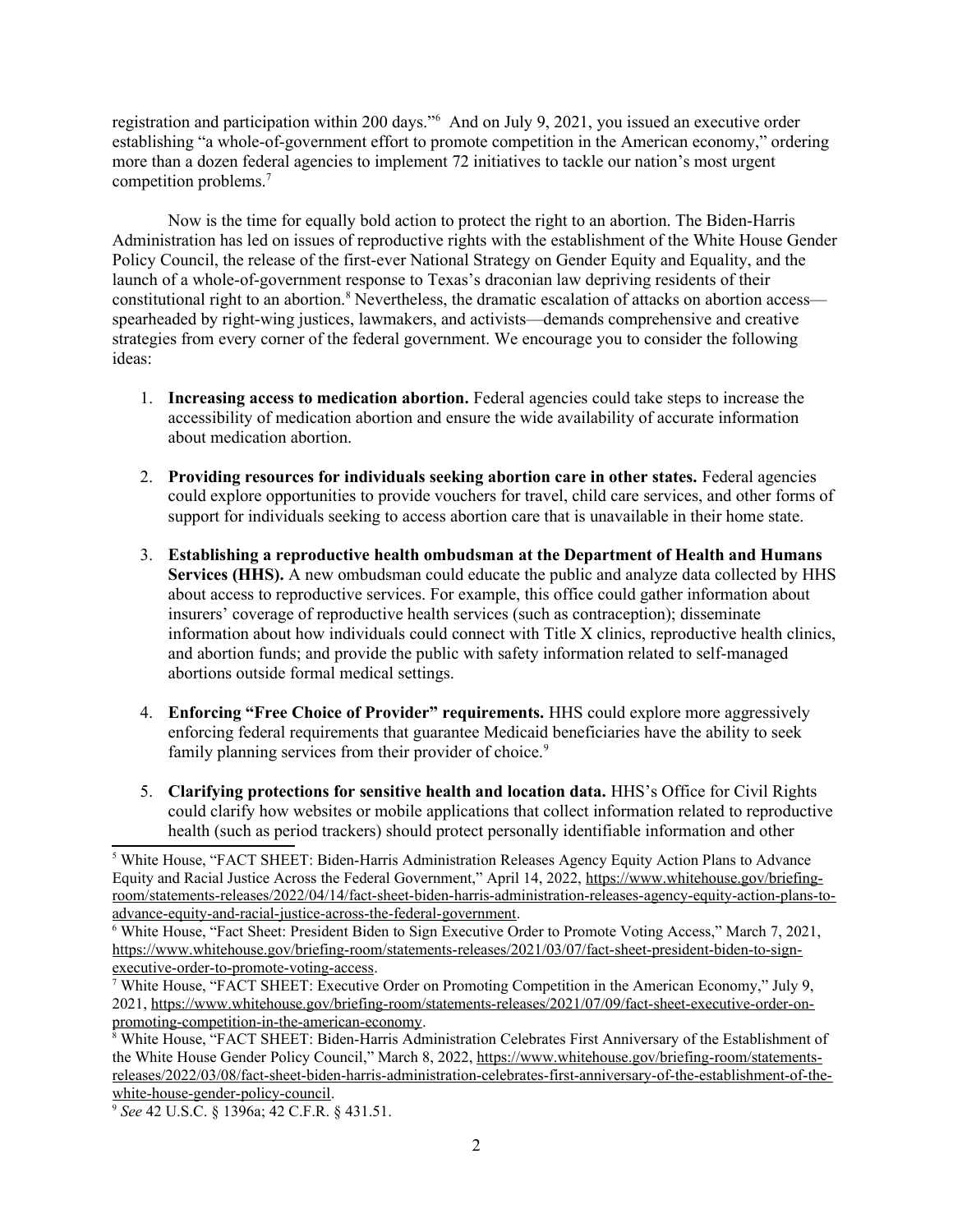sensitive data, especially given the risks presented by the sale of this data in states that criminalize reproductive decision-making.

6. **Using federal property and resources to increase access to abortion.** The Department of Justice and all relevant agencies could analyze the types of reproductive health services that could be provided on federal property, especially in states where such services are limited by state law or regulation. The Department of Defense could assess the feasibility of moving military personnel and their families and any authority to ensure that members and their families can access reproductive health care when they need it. The Office of Personnel Management could explore requirements that all federal employees are provided paid time off and reimbursement for expenses necessary to access abortion. And all federal agencies—including those who retain custody or control over individuals or provide healthcare to them—could conduct a review of their regulations and policies that limit abortion care and other reproductive health services and promulgate new regulations that expand access to those services.

These proposals are only starting points in a federal apparatus that affects millions of Americans every day. The entirety of the federal government must be engaged in the Administration's efforts and must act as swiftly as possible.

As extremist judges and Republican politicians intensify their efforts to strip Americans of their basic reproductive freedoms, you can demonstrate to the country and women everywhere that you will do everything in your power to fight back. With each day that passes, this crisis will only worsen: if the Supreme Court overturns *Roe v. Wade*, 26 states could instantly move to ban abortion, leading 36 million women to suddenly lose access to abortion and causing maternal mortality—which already disproportionately affects women of color—to drastically increase.<sup>[10](#page-2-1)</sup> We urge you to immediately issue an executive order instructing the leaders of every federal agency to submit their plans to protect the right to an abortion within 30 days. Americans across the country are at risk of losing their fundamental rights, including their constitutional right to abortion protected for generations. They deserve no less than a whole-of-government response.

Thank you for your attention to this important matter.

<span id="page-2-0"></span>Sincerely,

Elizabeth Warren United States Senator

Patty Murray nited States Senator

<span id="page-2-1"></span><sup>&</sup>lt;sup>[10](#page-2-0)</sup> Bloomberg, "Supreme Court Could Jeopardize Abortion Access for 36 Million People," Kelsey Butler, Mathieu Benhamou, Rachael Dottle, Jeremy C.F. Lin, Dave Merrill, and Cedric Sam, May 3, 2022, <https://www.bloomberg.com/graphics/2022-supreme-court-roe-v-wade-abortion-access>.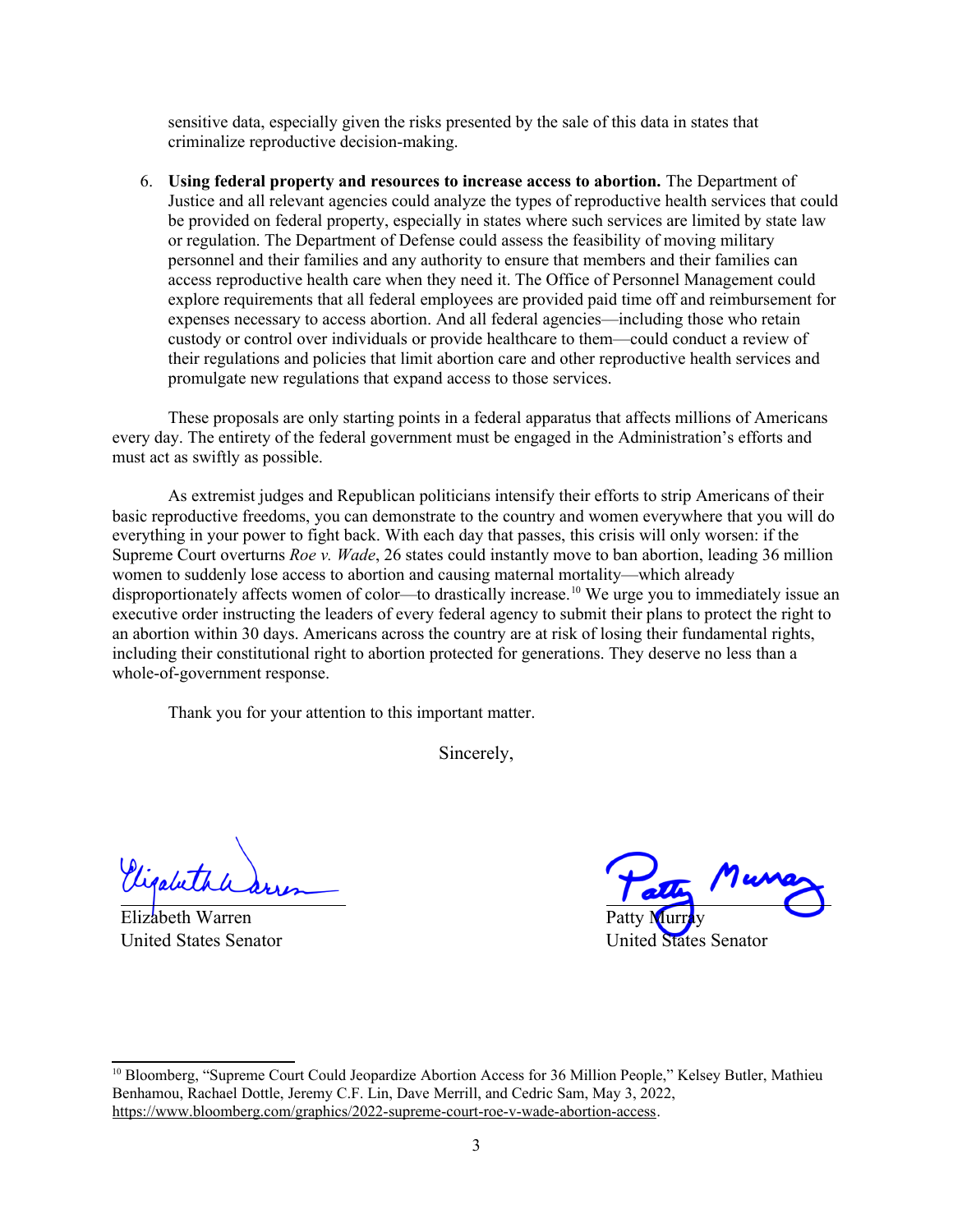Kirsten Gillibrand

United States Senator

Tammy Ovekwath

United States Senator

Cory A. Booker United States Senator

Tammy Baldwin United States Senator

eanne Sthaheen

Jeanne Shaheen United States Senator

Dianne Feinstein United States Senator

Brian Schatz United States Senator

Edward J. Mar<br>Edward J. Markey

United States Senator

Richard Blomes

Richard Blumenthal United States Senator

 $\dot{\bm{\mu}}$ 

Tina Smith United States Senator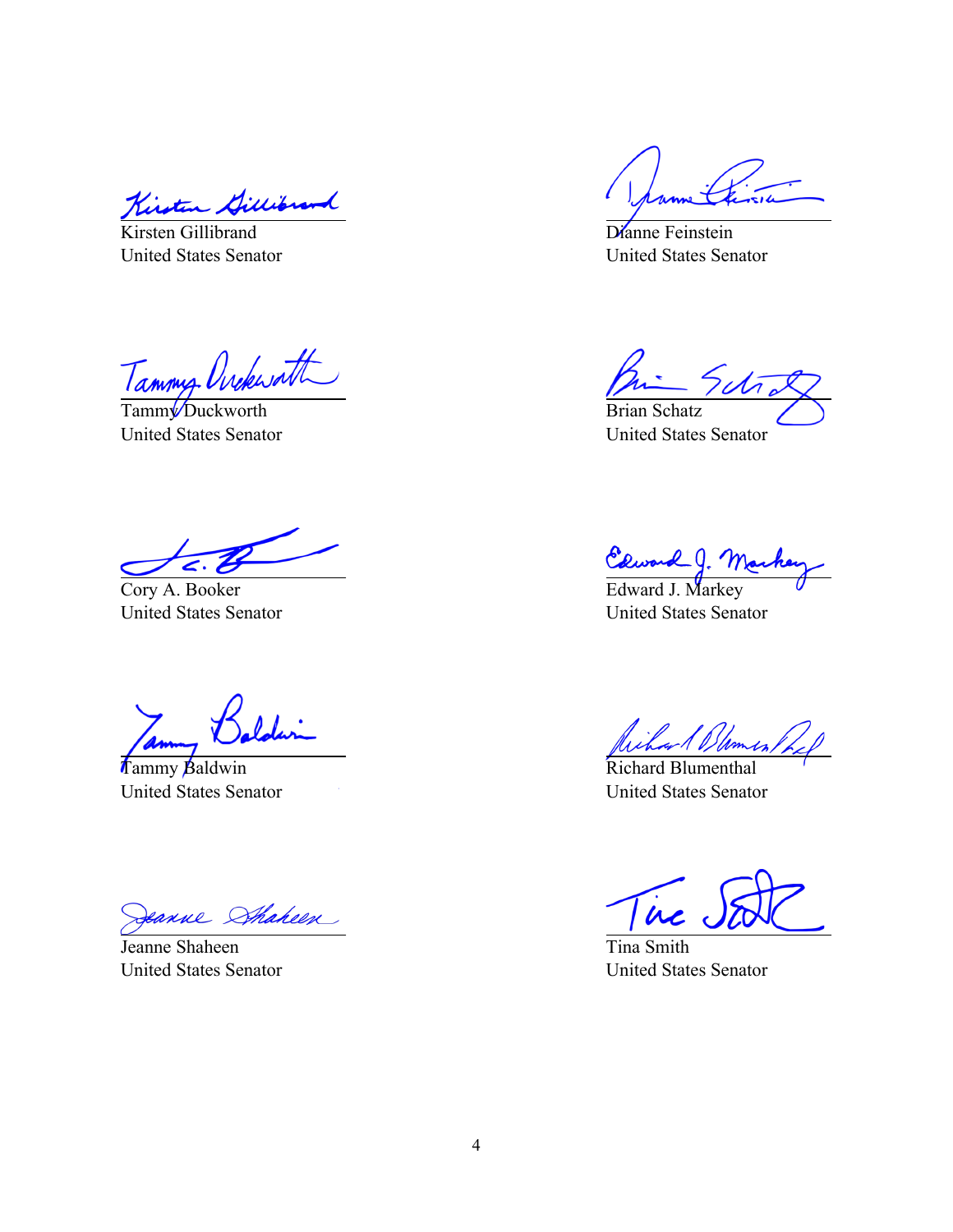Chris Van Hollen United States Senator

unand Norman

Bernard Sanders United States Senator

Ron Wyden

United States Senator

Martin Heinrich United States Senator

Maria Cantwell United States Senator

 $\mathsf{K}$ loke

Amy Klobuchar United States Senator

Christopher S. Murphy United States Senator

terow

Debbie Stabenow United States Senator

Alex Padilla United States Senator

Shirred Brown

Sherrod Brown United States Senator